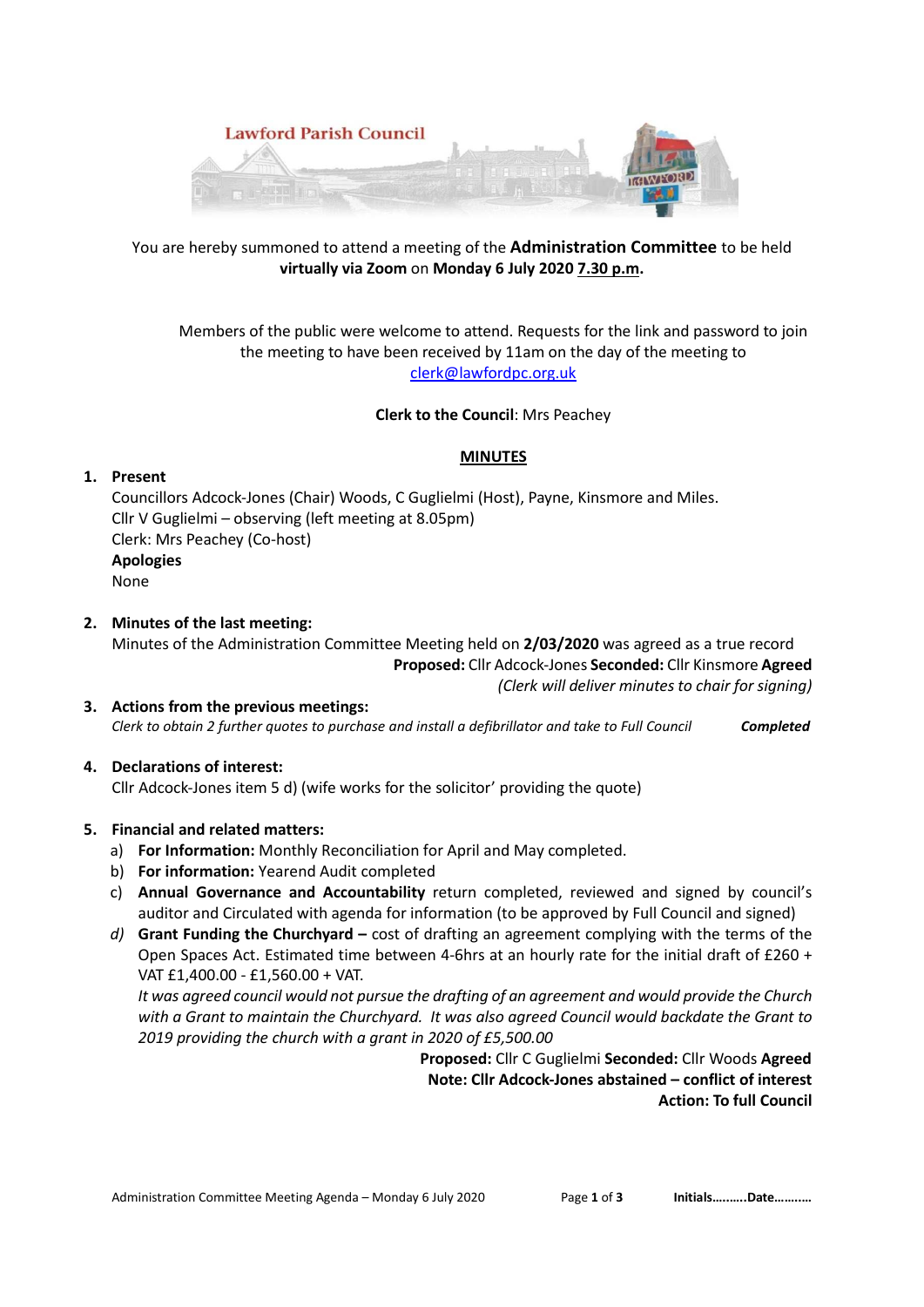# e) **Grant Funding requests;**

- i. **Lawford Church** Sue Jones see item 5 d) **EXECUTER 10** E5,500.00
- ii. **Manningtree Christmas Market** Penny Myers. Based on last year's expenditure Amount requested **E552.50**
- iii. **Royal British Legion** Sharon Robinson. For note, if the Remembrance Sunday Service goes ahead (Covid) Mrs Robinson would have provided council with two wreaths this year – VE Celebrations & Remembrance Day. Previous grant funding  $\qquad 2100.00$
- iv. **Acorn Village** Kate Williams. No amount specified
- v. **AONB Dedham Vale Project** Simon Amstutz. To support projects carried out by AONB. No amount specified.

*Providing grants to all the above was agreed. Amounts for Items 5 e) iv) and v) to be determined. It was also agreed the Church grant be backdated taking into account the declined grant for 2019.* 

- **Proposed:** Cllr Miles **Seconded:** Cllr Woods **Agreed** f) **Insurance:** general review of Asset Register to be undertaken and to include reinstatement Valuation of the Sports Club and War Memorial (requested by insurers when meetings resume). **See item 5 g)**
- g) **Insurance:** School Lane Car Parkreview level of cover *Following discussion, the clerk will consult the Insurance company for both a date by which they require this information and if they are able to supply an officer to provide valuations.* **Action: Clerk**
- *h)* **Play Equipment Inspection** items identified for repair; **discuss quotes.** Riverview immediate action £6,065.00 to monitor £ 286.00 Waldegrave Way immediate action  $£4.371.00$  to monitor  $£$  308.00 School Lane immediate action £9,251.00 to monitor £21,941.00

*Given the cost of repairing the above, it is proposed a budget for both completion of all identified issues and ongoing maintenance be set aside at council's budget review in October 2020. It is suggested Riverview and Waldegrave Way be serviced as soon as is possible (Clerk to discuss with Playquip and report to council)* 

*School Lane to be fenced off so that it cannot be accessed, both the small low fenced area and the individual items until funds are identified to carry out the work. It is suggested the clerk approach Tendring Tool Hire for suitable fencing.* **Proposed:** Cllr Adcock-Jones **Seconded** Cllr Kinsmore **Agreed**

#### **Action - Clerk**

- i) **For agreement;** reimbursing Councillors using standard landline telephones to access council meetings using Zoom. **Proposed:** Cllr Adcock-Jones **Seconded:** Cllr Woods **Agreed**
- j) **New savings account** list circulated, however, council may wish to defer as the Riverview Purchase could require funds to be paid out shortly, and currently this can be actioned from councils current account, without withdrawal from its savings*. It was agreed the funds should be left in council's account.* **Proposed:** Cllr Adcock-Jones **Seconded:** Cllr C Guglielmi **Agreed**
- *k)* **Discuss**: Milton Road/Lawford School tree problem and the way forward ref: Cllr C Guglielmi (*Generally a Public Realm item, but the matter is urgent, and a meeting will not take place until 3 August 2020)*

*Cllr C Guglielmi provided background information to the above issue and advised has made a formal complaint. It is suggested this be linked to council's agreement regarding the use of the new car park and the maintenance thereof given it will be in the sole use of the school until the builders complete the new offices. It is suggested a legal agreement of maintenance be put in place and solicitors are appointed for this purpose. Cllr C Guglielmi will provide information and the Clerk will seek quotes prior to the Full Council meeting, for discussion at the meeting.* **Action - Cllr C Guglielmi and Clerk To Full Council**

# **6. Personnel:**

a) **For information:** Cllr Woods is undertaking the online Health & Wellbeing Training and the Clerk is undertaking the Phishing training.